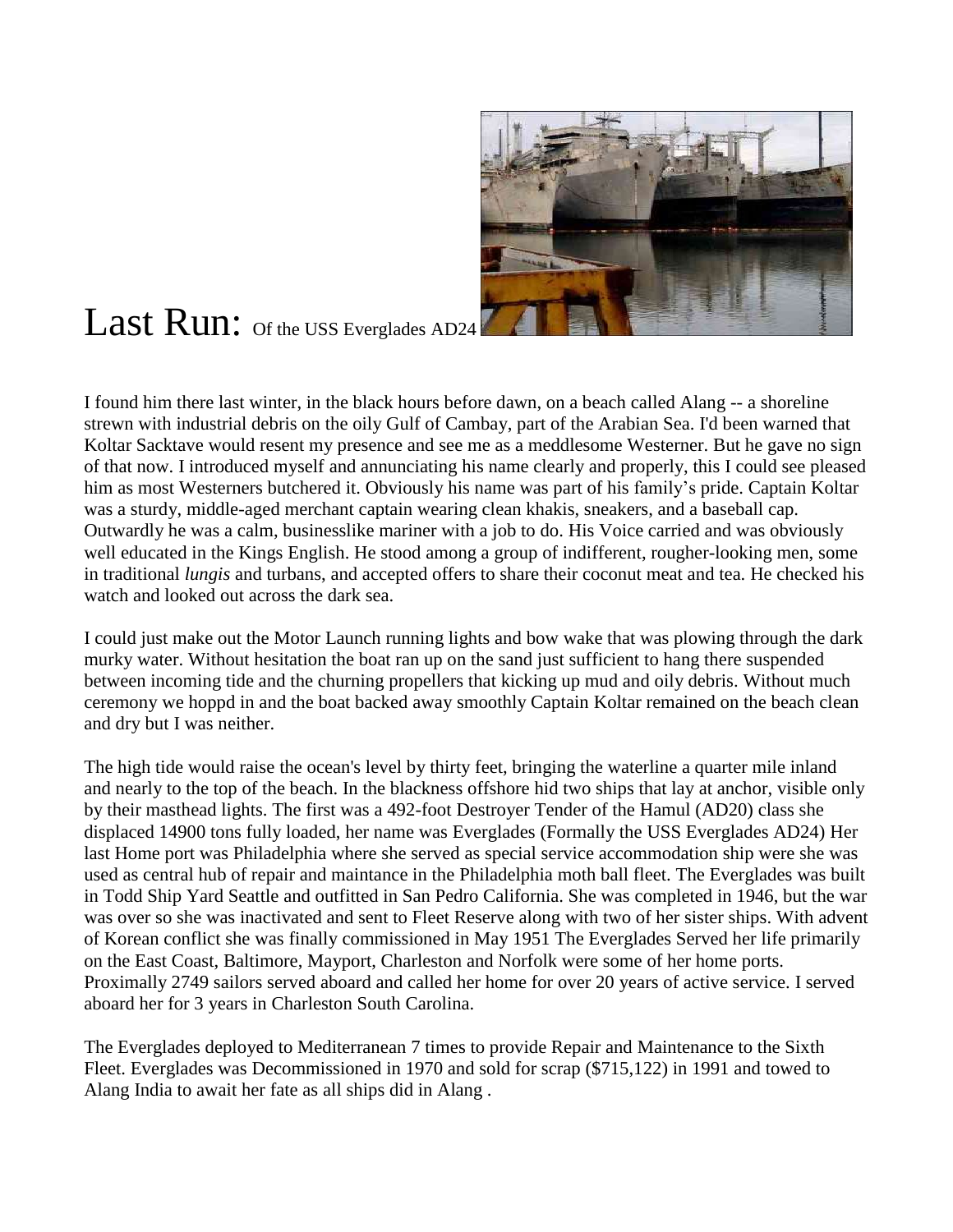

Captain Koltar raised a two-way radio to his lips and, calling himself "Alang Control," said, "Okay, *Everglades,* heave up your anchor, heave up your anchor."

The *Everglades* captain acknowledged the order in thickly accented English. "Roger. Heave up anchor."

From Captain Koltar he radioed the ship to turn away from the coast and gather speed. "You make onesix-zero degrees, full ahead. What is your distance from the ship behind you?"

"Six cables, six cables." (Apx 3600 ft uk )

Captain Koltar could not see us, only our Running lights were visible in Dark before the dawn.

"Okay, you make course one-six-zero, full ahead."

Captain Koltar could see the masthead lights began to creep through the night. When the captain reported that the ship was steady on the outbound course, Captain Koltar ordered hard starboard rudder. He said, "Let me know your course every ten degrees."

The answer came back shortly: "One-seven-zero, *Everglades.*" The turn was under way.

"One-eight-zero, *Everglades.*" You could only feel the ship turn, as it cut though the black night and you could also feel the great mass of steel trembling under power as you swung toward the shore in the capable hands of her crew. The Everglades had two Steam Boilers that drove Geared Turbine engine that produced 8500hp to its single screw. She was capable of 18 knots, but one Boiler Needed to be Re-Bricked the last time she got underway in1970, but the Indian Enginemen knew just how far they could push this old power plant. She had sufficient fuel for just one run to the beach, her *last run*. The Everglades captain called the changing courses with tension in his voice. I got the impression he had not done this before. Over the radio Captain Koltar voice was nonchalant. I could imagine him gazing at silhouettes of sheds that were at the top of the beach and sipped his tea. The radio said, "One-nine-zero ... two-zero-zero ... two-one-zero." As we made our turn gaining speed towards the beach.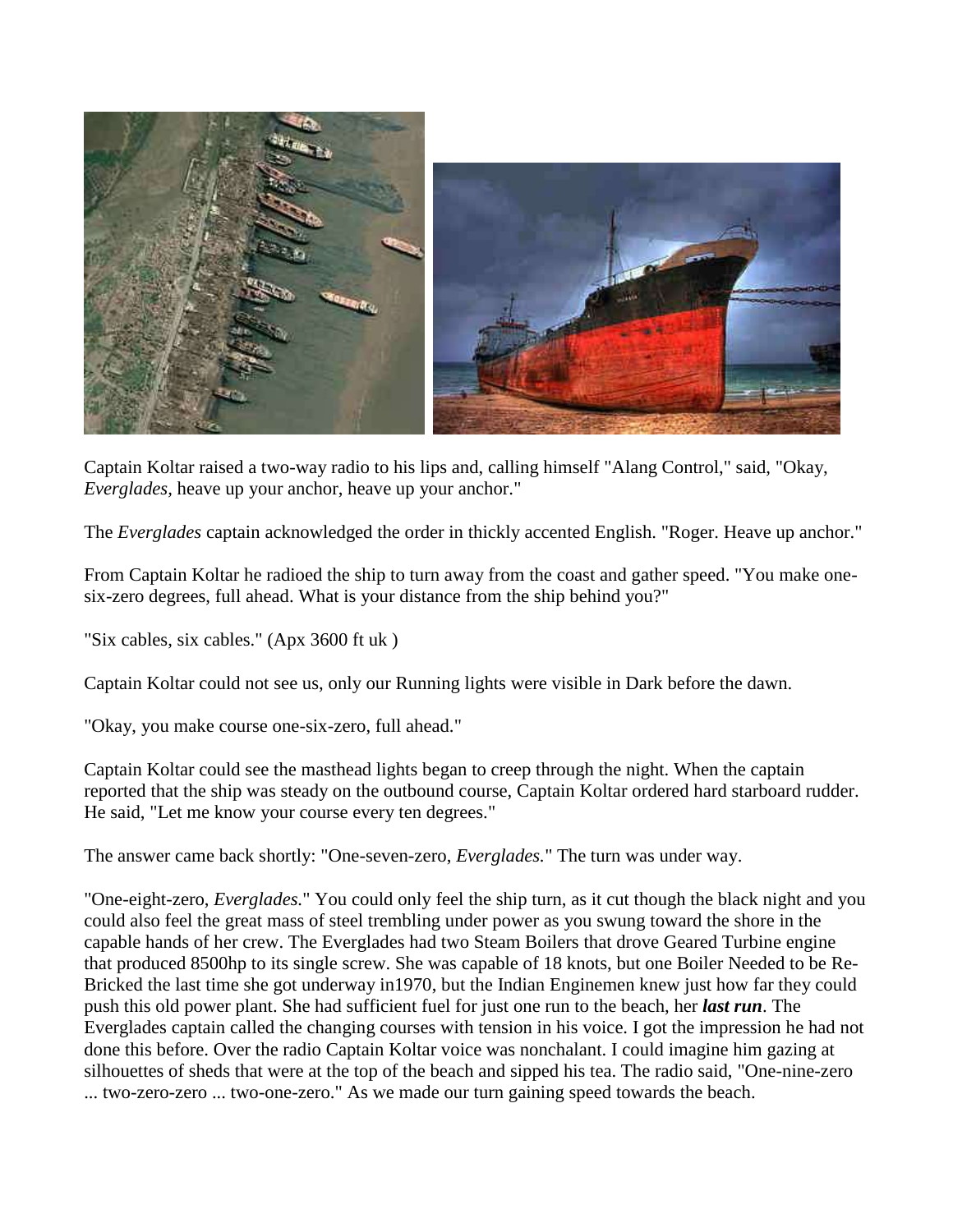

## "Two-two-zero."

On the Beach they were, using mechanical controls, Captain Koltar had kept a plot within the confines of a 1.5-inch moving square. Now, using a hand-held radio, he was going to ram the *Everglades,* a ship with a beam of seventy feet, into a plot on the beach merely ninety-eight feet wide. It was presumptuous of him, and they knew it. I admired the Captains cool.

As we completed our turn we could feel the Flump, Flump, Flump of the Old Bent shaft or was it the propeller? Probably both. This had been damaged in Portico on a Sand Bar as she backed out of the harbor many years ago. This was not the only thing shaking and clattering, besides my nerves. I was on a ship at high speed hurtling towards land and I would be surprised if something major did not fall off or totally fail before we got to the beach.

The lights of the ship grew closer. The radio said, "Two-three-zero."

Captain Koltar questioned the Everglades Captain, you are ballasting, no?"

"Yes, sir, we are ballasting. Ballasting is going on."

We had started Ballasting as soon as we started our turn with forward tank first, so as to keep the propeller deep in the water. The Everglades had a 25' draft, but was already riding high as she was running with limited fuel ballast.

"Very good, please continue came from the beach."

The numbers counted up. At "three-one-zero," with the *Everglades* now closing in from offshore, Captain Koltar finally showed some emotion buy raising his voice, he said, "Okay, make three-two-zero, steady her. Okay, now you give maximum revolution, Captain! Give maximum revolution!"

The Engineers and Crew vacated the engine room, as everything started to really shake and you could hear the ship groan under the stress. Except for Sea Trials in 1951 she had never had been ran at full power (Flank) and that was over 40+ years ago. The crew was fully aware that someone had to go down and shut everything down after they got to the beach. (Wonder who got the short straw) ?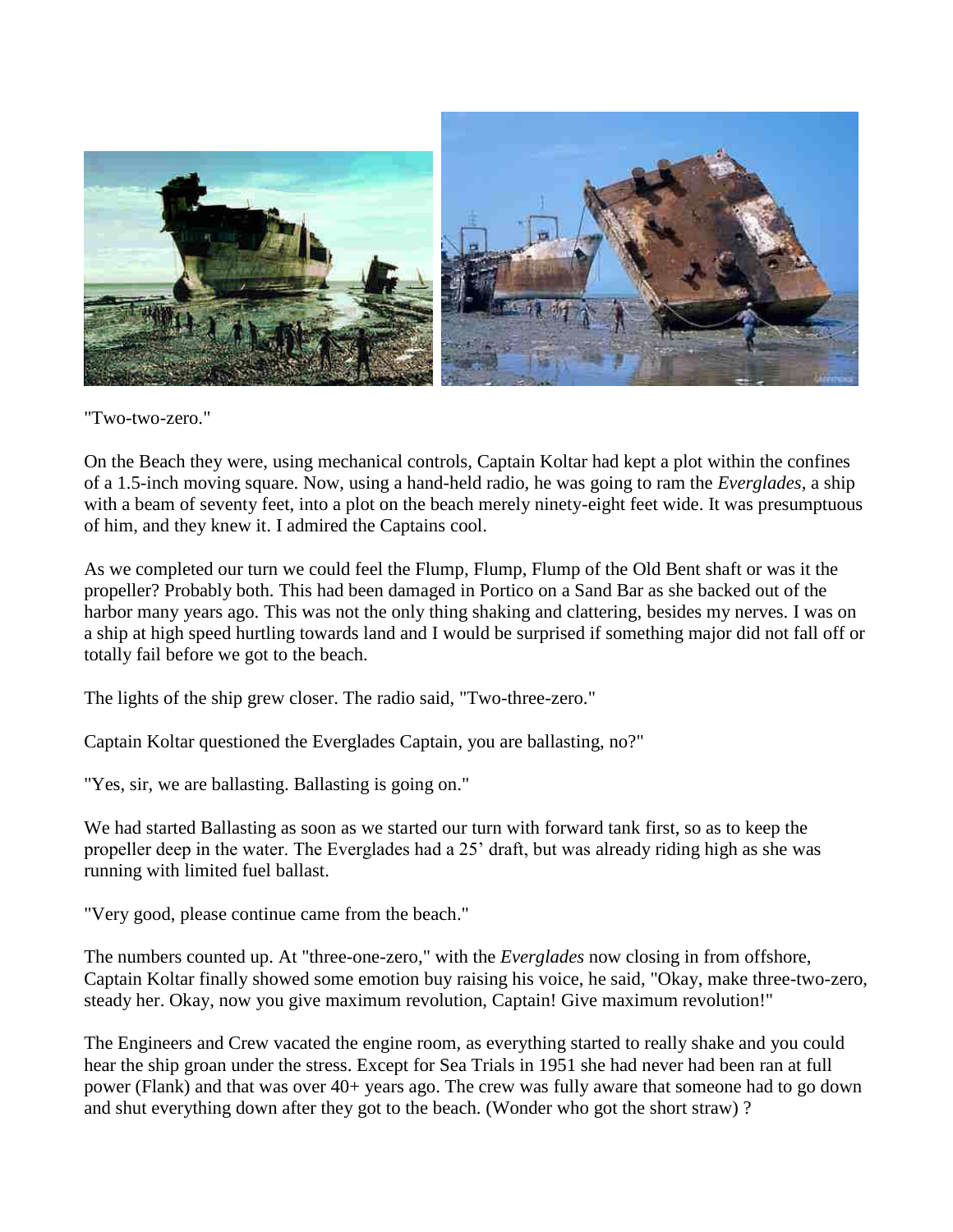I went down to look over the side. The *Everglades could be seen* looming out of the darkness, thrashing the ocean's surface with its single screw, raising a large white bow wake as it rushed toward the beach. I could make out the figures of men on the beach looking up at the bow rising over 50 feet in the air coming right at them it's Hull Number D24 painted out but still visible pushing a bow wake rising as the depth of the water got shallower. The sound of the bow wave, got louder and was like that of a waterfall, drowned the drumming of the engine. A group of workers who had been standing nearby scattered to safety.



The *Everglades* kept coming. It was caught by an inshore current that carried it briefly to the side. Then the keel hit the bottom, and the ship drove hard onto the flooded beach, carried by its weight, slowing under full forward power until the rudder no longer functioned and the hull veered out of control and slid to a halt not a hundred yards from where Captain Koltar stood. Anchors the size of cars rattled down the sides and splashed into the shallows. The engine finally stopped, a cloud of black smoke belching out of her stack. The lights switched off in succession from bow to stern, and abruptly the *Everglades* lay dark and still, with only a trace of steam drifting away like a ghostly apparition leaving the ship in the morning light.

I know that a ship is an inanimate object, but I cannot deny that at that moment the *Everglades* did die.

She had been built in Seattle in 1945 , and had faithfully performed its duties for 45 years and now, as I stood watching from the bridge, it became a ferrous corpse -- in Indian law as well as in practice no longer a ship but just a mass of imported steel. The seamen, who lingered aboard, probing the dead passageways with their flashlight beams, were waiting for the tide to go out, so that they could lower a rope ladder, climb down the side, and walk away on dry land. The new owner would have his workers start cutting by noon day.

I asked Captain Koltar if he found this sad, and he answered emphatically that he did not.

I as a sailor who served aboard I would have answered yes, as I started to choke up a bit

As the dawn spread across the gargantuan landscape -- Alang, in daylight barely recognizable as a beach, a narrow, smoke-choked industrial zone six miles long, where nearly 200 ships stood side by side in progressive stages of dissection, yawning open to expose their cavernous holds, spilling their black